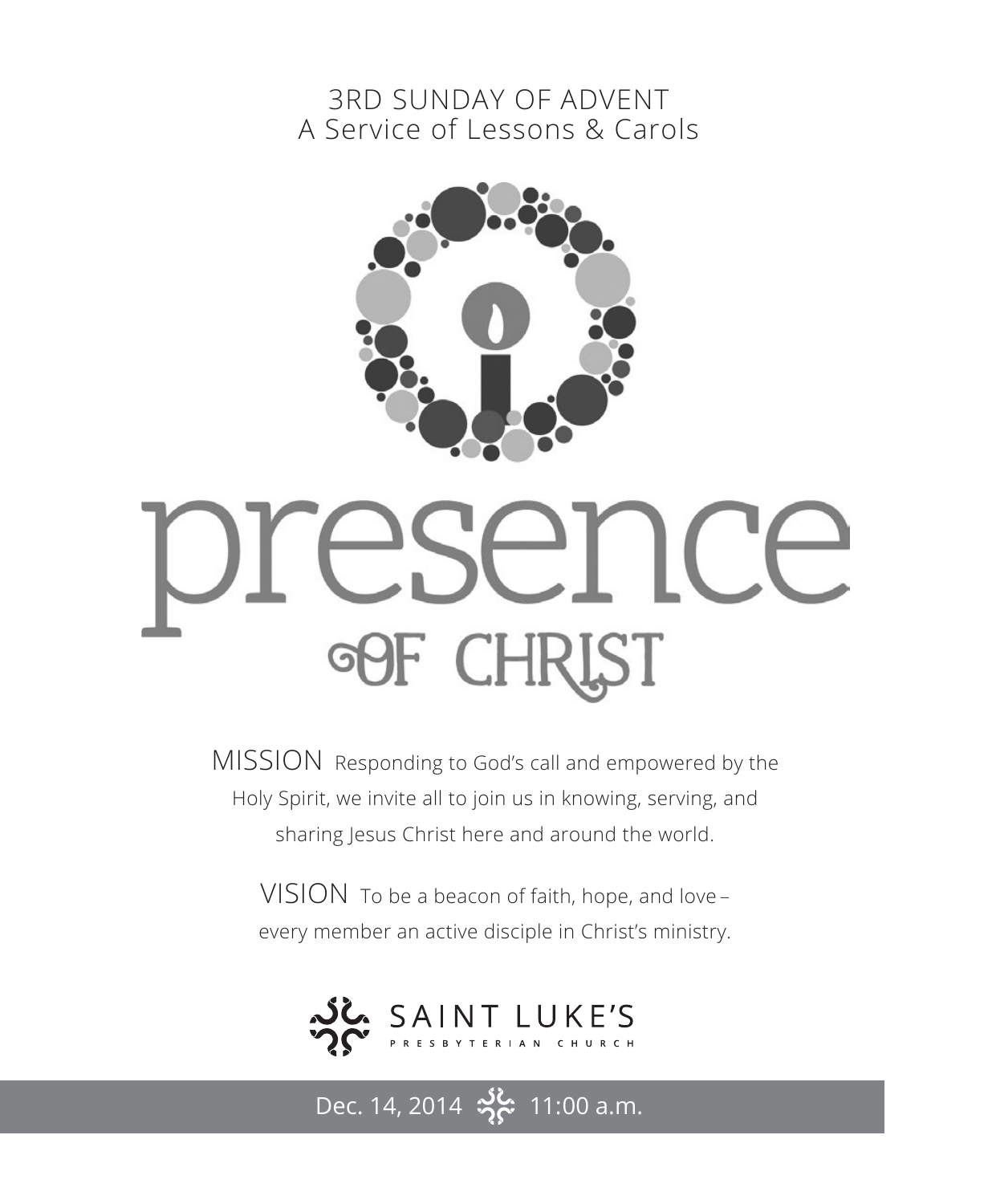

1978 Mount Vernon Road • Dunwoody, Georgia 30338 770.393.1424 • www.slpres.org

#### **December 14, 2014**

3rd Sunday of Advent

#### **Liturgical Color:** Purple

*Purple marks the seasons of penitence and preparation, Advent and Lent.*

*The flowers are given in loving memory of Chris and Hayley Wolfe's birth mother, Mary Anne McClurkin Wolfe ("Momma Mai").*

*The Red Rose on the pulpit is in honor of the birth of Robert James (RJ) Ferretti, born October 30th to Anna & Bobby Ferretti and older sister Charlotte.*

#### **SUNDAY SCHEDULE**

**8:30 a.m.** Chapel Communion Service **9:30 a.m.** Sunday School **11:00 a.m.** Sanctuary Worship Service *Nursery available at all services & Sunday School*

#### **SERVING TODAY**

| Acolytes Supervisor, Cailin Thelen                   |                                          |
|------------------------------------------------------|------------------------------------------|
|                                                      | Bell Ringer. Matthew Turnbull            |
|                                                      |                                          |
|                                                      |                                          |
|                                                      |                                          |
| Thank you to Celia Carter for stepping in last week. |                                          |
| <b>Chancel Guild</b> . Rob & Sarah Caverhill         |                                          |
| <b>Continental Breakfast </b> Joyce Kratzenberg      |                                          |
|                                                      |                                          |
| Greeters Shawn Hamlin, Barry Smith                   |                                          |
|                                                      |                                          |
| <b>Ushers</b> Captain, Langley Perry;                | Sharon & Tom Clark; Janice & David Blake |

#### **WELCOME, GUESTS!**

We are delighted you are worshiping with us!

**DURING** the Welcome, please print the requested information on the Friendship Pad and pass the Friendship Pad down the pew.

**AFTER** the worship service, please join Deacon Meg Wallace, Elder Jared Elliot, and our Pastors in the Narthex (Sanctuary lobby). They will answer questions and provide you with a Guest Packet and a loaf of freshly-baked bread.

**FOR MORE** information about our programs, ministries or membership, please contact one of our Pastors at 770.393.1424.

#### **THAT ALL MAY WORSHIP**

**ASSISTIVE** hearing devices, large print hymnals, large print bulletins and pew cushions are available. Please contact an usher for further assistance.



**CHILDREN** are a precious part of our church family, and we encourage all families to include them in worship. Advent worship bags are available on the back ledges of the sanctuary for preschool and elementary ages to use and take home, and we invite all children to walk up for an age-appropriate message during "Tell Us Our Story" each week. After that time children are welcome to remain in worship, to play and hear a Bible story in child care (PreK and younger), or to learn more about our worship traditions in Faithful Friends (for K, 1st and 2nd grades).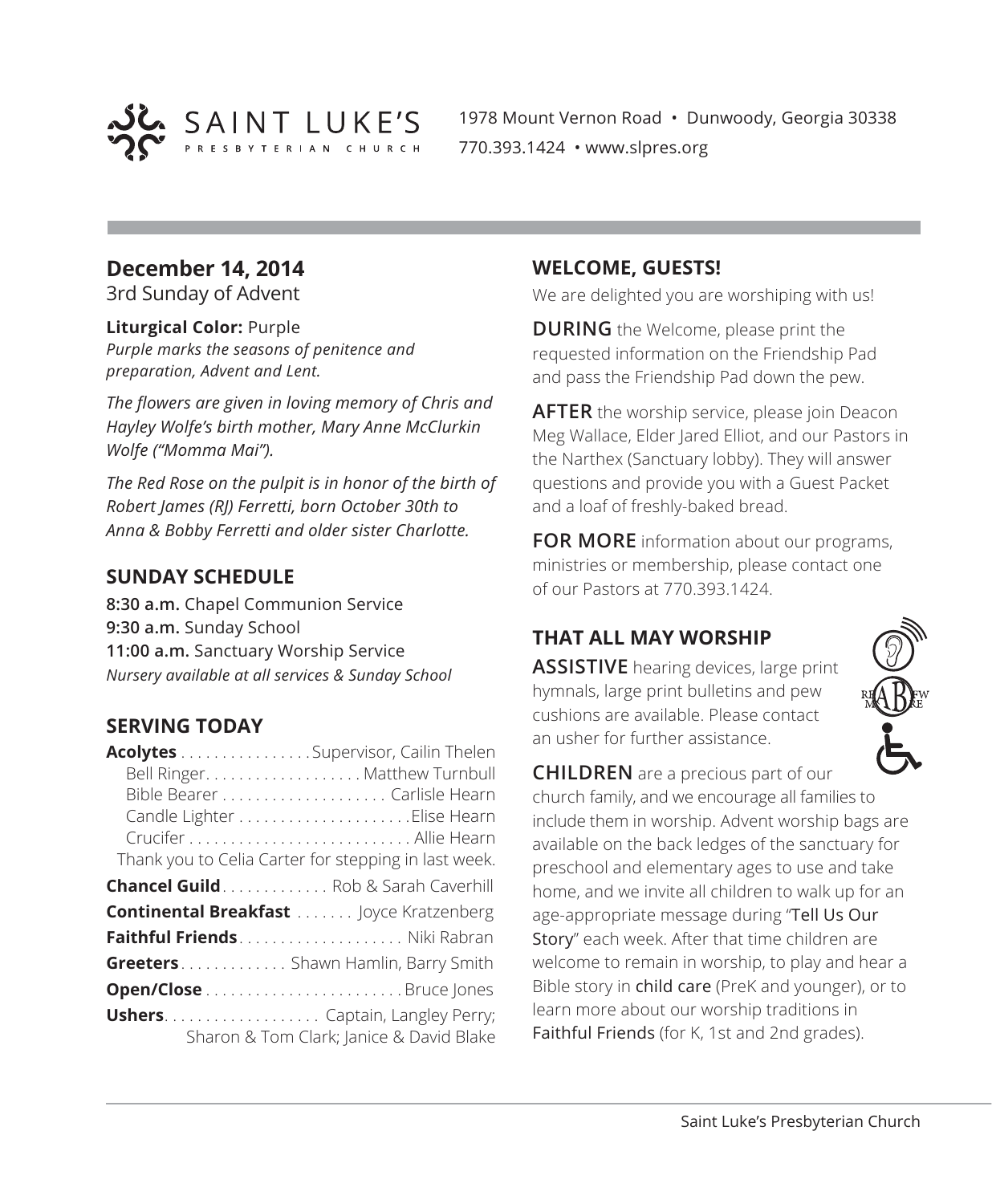#### **In Preparation for Worship**

 Speak to us, living God, as You have spoken to our ancestors: through the voices of the prophets, the breath of Your Spirit, and the life of Your Son, so that we may live according to Your word; through Jesus Christ our Savior. Amen. *Hebrews 1:1-2* comfo

#### **Gathering Prayer** Shannon Dill

**Prelude Prelude People Look East** *arr. Linda Lamb* **Festival Ringers**  Away in a Manger Medley *arr. Fred Bock* Noël, Ye Merry Gentlemen *arr. Susan Nelson*

**Welcome & Passing of the Peace**

Leader: May the peace of Christ be with you. **People: And also with you.**



#### **Meditation** Embodying the "Presence of Christ" Steve Vance Luke 1:26-38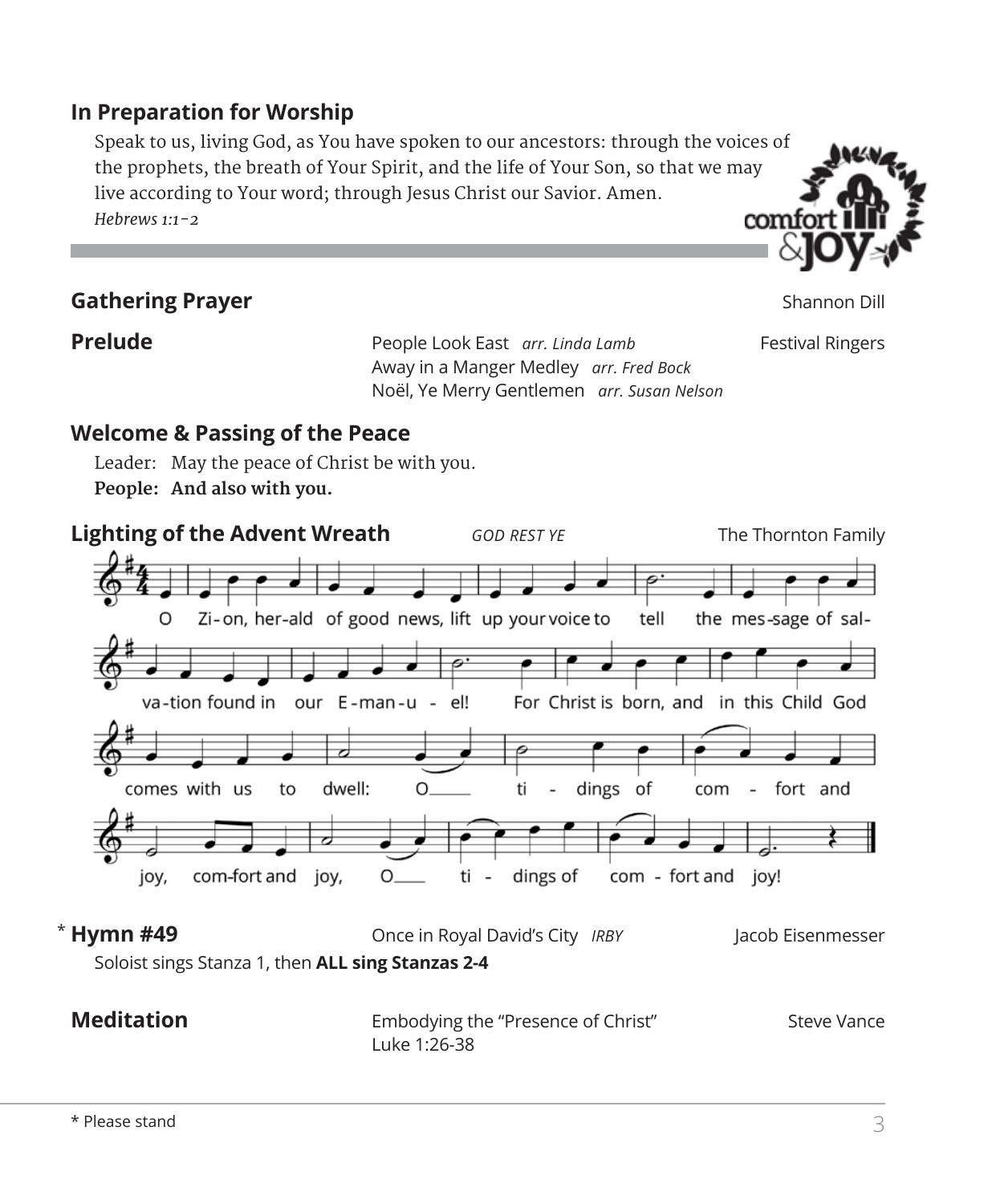#### **Bidding Prayer & The Lord's Prayer**

 **Our Father Who art in heaven, hallowed be Thy name. Thy kingdom come, Thy will be done, on earth as it is in heaven. Give us this day our daily bread; and forgive us our debts, as we forgive our debtors; and lead us not into temptation, but deliver us from evil. For Thine is the kingdom and the power and the glory, forever. Amen.**

Parents may take their young children (through PreK) to our nursery. Parents of children in K, 1st or 2nd grade may take them to the Narthex and fill out a **Faithful Friends** name tag, provided a child authorization form is on file. If a form is not on file, parents should take their Faithful Friend to The Harbor, Rm. 213.

#### **O Come, O Come, Emmanuel** *VENI EMMANUEL*  $*$  Hymn #9

**Lesson 1** Genesis 22:15-18 / God's Presence with Abraham Bob Pile

**Carol Carol Rejoice, Believers** *arr. John Ferguson* Youth and Chancel Choirs Rejoice, rejoice, believers, and let your lights appear; the evening is advancing, and darker night is near. The bridegroom is arising and soon is drawing nigh. Up, pray and watch and wrestle; at midnight comes the cry. The watchers on the mountain proclaim the bridegroom near; go forth as He approaches with alleluias clear. The marriage feast is waiting; the gates wide open stand. Arise, O heirs of glory; the bridegroom is at hand. The saints, who here in patience their cross and sufferings bore, shall live and reign forever when sorrow is no more. Around the throne of glory the Lamb they shall behold; in triumph cast before Him their diadems of gold. Our hope and expectation, O Jesus, now appear; arise, O Sun so longed for, o'er this benighted sphere. With hearts and hands uplifted, we plead, O Lord, to see the day of earth's redemption that sets Your people free! Amen. *(Laurentius Laurenti)*

|       | <b>Lesson 2</b> Exodus 33:12-14 & 19-23 / God's Presence with Moses | <b>Emily Voigt</b>      |
|-------|---------------------------------------------------------------------|-------------------------|
| Carol | On This Day, Earth Shall Ring!                                      | Chancel Choir and       |
|       | arr. Neil Harmon                                                    | <b>Festival Ringers</b> |

 On this day earth shall ring with the song children sing to the Lord, Christ our King, born on earth to save us; him the Father gave us. Gloria in excelsis Deo! His the doom, ours the mirth; when he came down to earth, Bethlehem saw his birth; shepherds kneel before him, praise him and adore him. God's bright star, o'er his head, Wise Men three to him led; kneel they low by his bed, lay their gifts before him, praise him and adore him. On this day angels sing; with their song earth shall ring, praising Christ, heaven's King, born on earth to save us; peace and love he gave us. *(Piae Cantiones)*

**Lesson 3** Isaiah 9:2 & 6-7 / God's Presence is Prophesied Lindsay Ballow

**Carol** The Friendly Beasts *arr. Joel Martinson* Westminster Choir Jesus our brother, kind and good was humbly born in a stable rude and the friendly beasts around him stood. "I," said the donkey, shaggy and brown, "I carried His mother up hill and down; I carried her safely to Bethlehem town." "I," said the cow, all white and red, "I gave Him my manger for a bed; I gave Him my hay to pillow His head." "I," said the sheep with curly horn, "I gave Him my wool for His blanket warm; He wore my coat on Christmas morn." "I," said the dove from the rafters high, "Cooed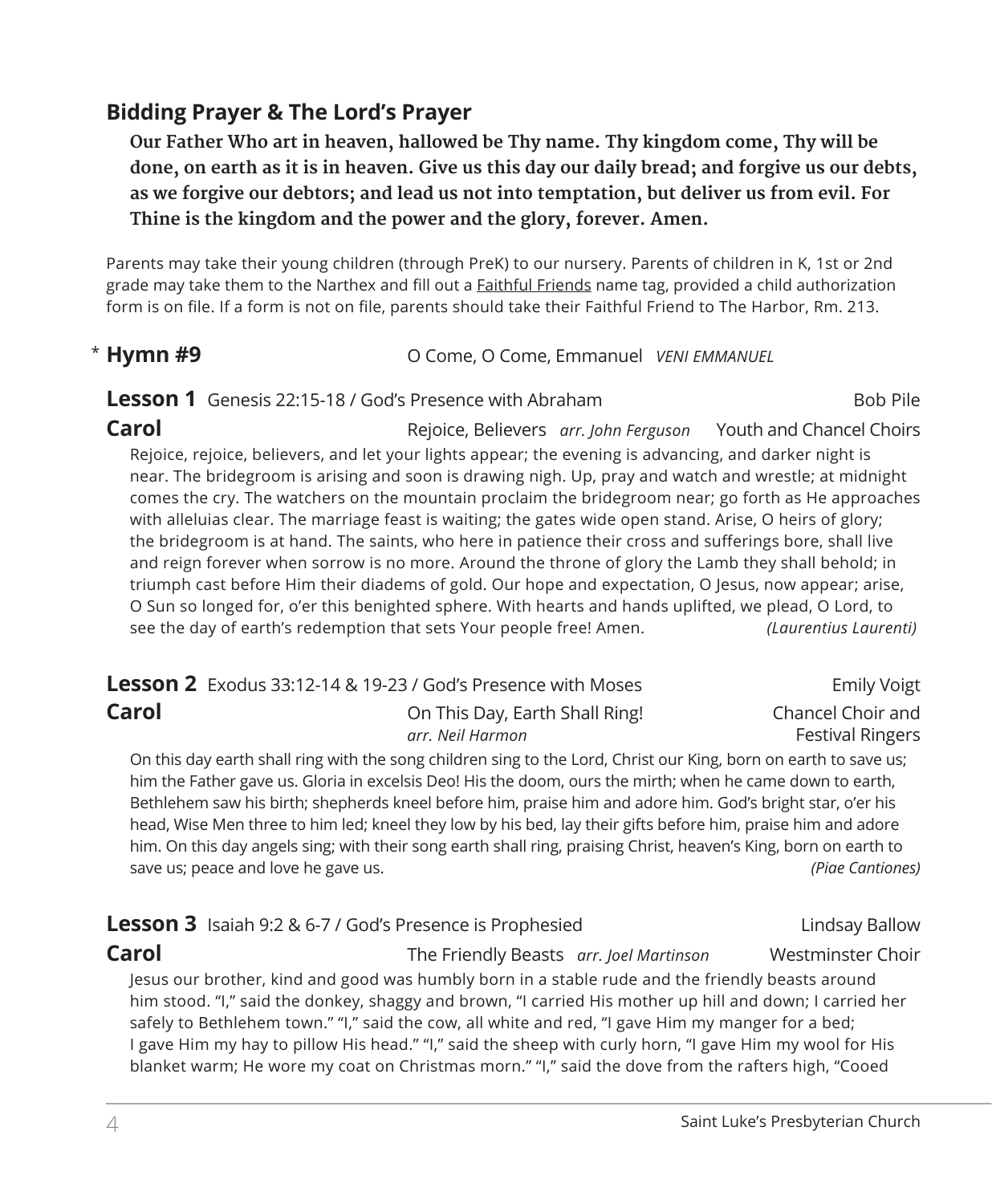Him to sleep that He should not cry; We cooed Him to sleep, my mate and I." "I," said the camel, yellow and black, "Over the desert, upon my back, I brought Him a gift in the Wise Men's pack." Thus every beast by some good spell in the stable dark was glad to tell of the gift he gave Emmanuel.

#### **Lesson 4** Luke 2:1 & 3-7 / God's Presence Among Us Ellie Eisenmesser **Carol** Carol No Golden Carriage, No Bright Toy Youth and Chancel Choirs *Gilbert Martin*

 No golden carriage, no bright toy; no snowy bunting for one small boy. No crimson roses, no marble chair; only the starlight on shining hair. No crystal palace, no warm bed; no downy pillow to grace your head. No bridled horses, no great feast; only the straw and the scent of beast. Here in this room, only a stall; shepherd and sheep, manger so small. Mother quite near, father close by; soft rushing wind like angels winging through the sky. Only the manger, stars above; only the straw 'neath the Gift of Love.

| <b>Lesson 5</b> Luke 2:8-16 / The Wise Men Witness the Presence of God |                                             | Cameron Wescott |
|------------------------------------------------------------------------|---------------------------------------------|-----------------|
| Carol                                                                  | Praise Ye the Lord of Hosts                 | Chancel Choir   |
|                                                                        | from Christmas Oratorio Camille Saint-Saens |                 |
| Tollite hostias, et adorate Dominum in atrio sancto ejus.              |                                             |                 |
| Bring offerings, and adore the Lord in this holy place                 |                                             |                 |

Bring offerings, and adore the Lord in this holy place. *Lætentur coeli, et exultet terra, a facie Domini, quoniam venit. Alleluia.* Rejoice, heaven, and exult, all the earth, before the Lord, for He comes. Alleluia.

#### **Lesson 6** John 1:1-14 / God's Eternal Presence Gerald Aldridge Gerald Aldridge

**Carol** Carol of the Bells *M. Leontovich* Youth Choir Hark how the bells, sweet silver bells, all seem to say, "throw cares away." Christmas is here, bringing good cheer to young and old, meek and the bold. Ding dong, ding dong ,that is their song with joyful ring all caroling. One seems to hear words of good cheer from everywhere filling the air. Oh how they pound, raising the sound o'er hill and dale telling their tale. Gaily they ring while people sing songs of good cheer, Christmas is here! Merry, Merry, Merry, Merry Christmas. On, on they send, on without end, their joyful tone to every home. *(Peter Wilhousky)*

#### **Affirmation of Faith** Colossians 1:15-20 Constant Phil Brown

**We believe that Jesus Christ is the image of the invisible God, the firstborn of all creation; for in Him all things in heaven and on earth were created, things visible and invisible, whether thrones or dominions or rulers or powers—all things have been created through Him and for Him. He Himself is before all things, and in Him all things hold together. He is the head of the body, the church; He is the beginning, the firstborn from the dead, so that He might come to have first place in everything. For in Him all the fullness of God was pleased to dwell, and through Him God was pleased to reconcile to Himself all things, whether on earth or in heaven, by making peace through the blood of His cross. Amen.**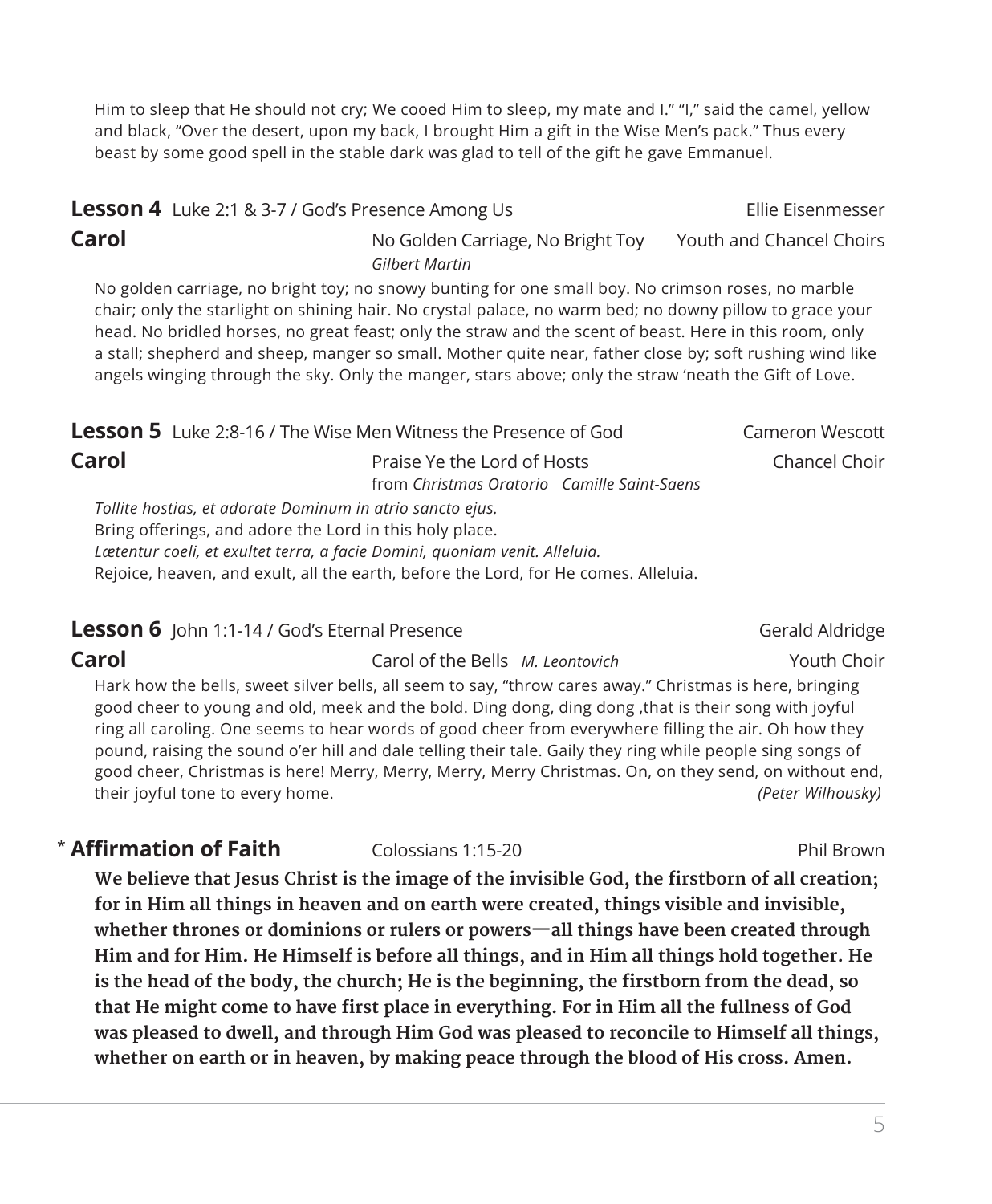#### **Offering** The In Excelsis Deo! *Greg Gilpin* Chancel Choir

In excelsis Deo, singing glory, hallelu! Angels we have heard on high sweetly singing o'er the plains, and the mountains in reply echoing their joyous strains!

Shepherds, why this jubilee? Why your joyous strains prolong? What the gladsome tidings be which inspire your heavenly song?



#### **Prayer of Dedication** \*

#### $*$  Hymn #41

**Hymn #41** O Come, All Ye Faithful *ADESTE FIDELES, arr. David Willcocks*

*Please note the order of stanzas:* 

**ALL sing Stanza 1** / Choir Only Stanza / **ALL sing Stanza 3** / **ALL sing Stanza 2**

#### **Blessing** \*

 Leader: May God Almighty fill you with the sweetness of inward peace and goodwill; and the blessing of God, the love of Christ, and the fellowship of the Holy Spirit remain with you always. Go forth in peace and joy!

**All: Thanks be to God! Alleluia!**

#### \* Postlude

**Postlude** Good Christian Friends, Rejoice! *arr. Norman Dello Joio*

**WORSHIP PARTICIPANTS:** Michelle Moebes, flute; Yvonne Miller, recorder/trumpet; Jill Hudson and Kelly Sloan, piano; Jacob Eisenmesser, soloist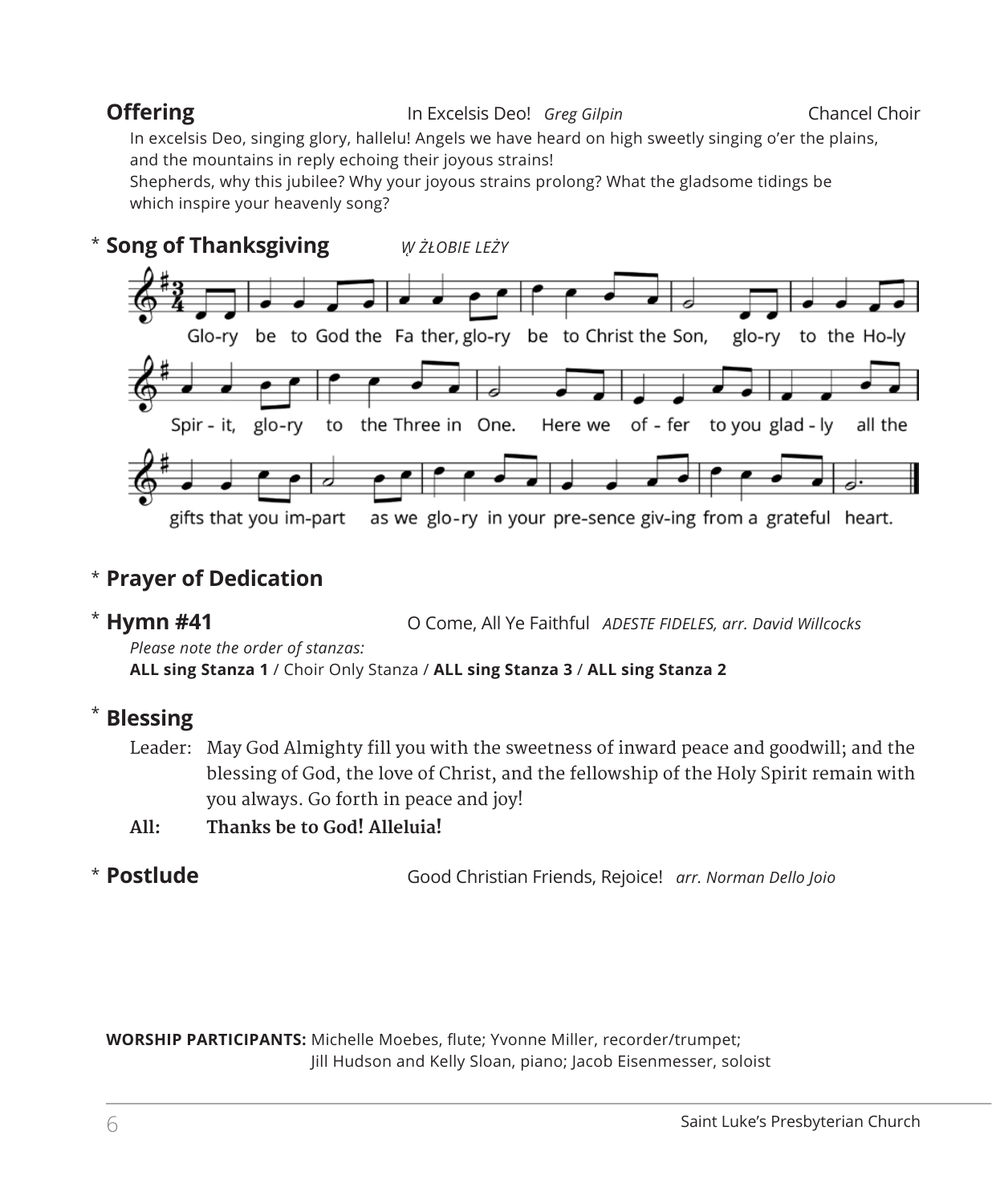**REGISTER NOW** for **MOUNTAIN T.O.P. FAMILY WEEKENDS** Your family has a unique opportunity to serve families in the Cumberland Mountains through working and worshiping together. You'll arrive Fri. evening, work in the community on Sat., worship Sat. evening, and leave Sun. morning after breakfast. Projects are based on the skills of family members and the expressed needs of the families we work with. Spaces fill up very quickly, so sign up today at http://mountain-top.org/ family-weekend/family-weekend-application, or contact Shannon Dill with questions. 12 & under: \$50; 13 & up: \$60; \$200 max per family. 2015 Dates: **March 27-29** or **April 10-12.**

#### **YUCATAN PENINSULA MISSION TRIP!**

Our second trip to the Yucatan Peninsula is set for July 5-12, 2015, for a week of working side-by-side with our friends at Accion Ministries (friendsofaccion.org)! We will stay in a lovely local hotel in the historic town of Valladolid. This trip is open to adults of all ages and youth (completed 6th grade and up) traveling with at least one parent. Please contact Shannon if you are interested in participating or learning more about this unique experience!

**THE PEW RACK COMMITTEE** would like to add a few members to our group. It involves keeping the racks on the backs of the pews filled and straight for each Sunday in your particular month. Please contact Jean Kammerer at 770-522-9612 or kammererj@bellsouth.net.

**LET OUR NOMINATING COMMITTEES HEAR FROM YOU!** At the Nov. 16 congregational meeting, two committees were elected. The **Pastor Nominating Committee Nominating Committee** (PNCNC) is composed of Patsy Bradley, Sarah Caverhill, David King (chair), Todd Parker, Wayne Radloff, Kelly Sloan and Miles Young. The **Officer Nominating Committee** is composed of Beth Eisenmesser, Mary Guerrant, Sally Larson, Lindsay Moss, Laura Singley, Barry Smith and David Tharp (chair). If you would like to recommend someone to serve on the PNC or as an elder or deacon, please contact one of these committee members. Recommendation forms are in the lobby and narthexes.

#### **A SERVICE OF COMFORT AND REST** is

hosted by Stephen Ministry in the Chapel **TODAY**, Dec. 14, at 5 p.m. We invite you to a time of quiet reflection in the midst of this busy season. Please join us for refreshments at the close of the program. Here's a note from an attendee last year:

*"I want to thank the Stephen Ministers at Saint Luke's who allow us to open our hearts to all of the feelings and meanings of this season. The structure and spiritual grounding of this service offers me immense opportunity to be true to myself… to honor my parents and all of the Christmases we shared, to think about my own Christian experience and mortality, to pause and reflect on the life of my friends and their families so full of joy and change and loss as the years go by. This service tradition is precious, irreplaceable and feels touched by a sacred blessing."*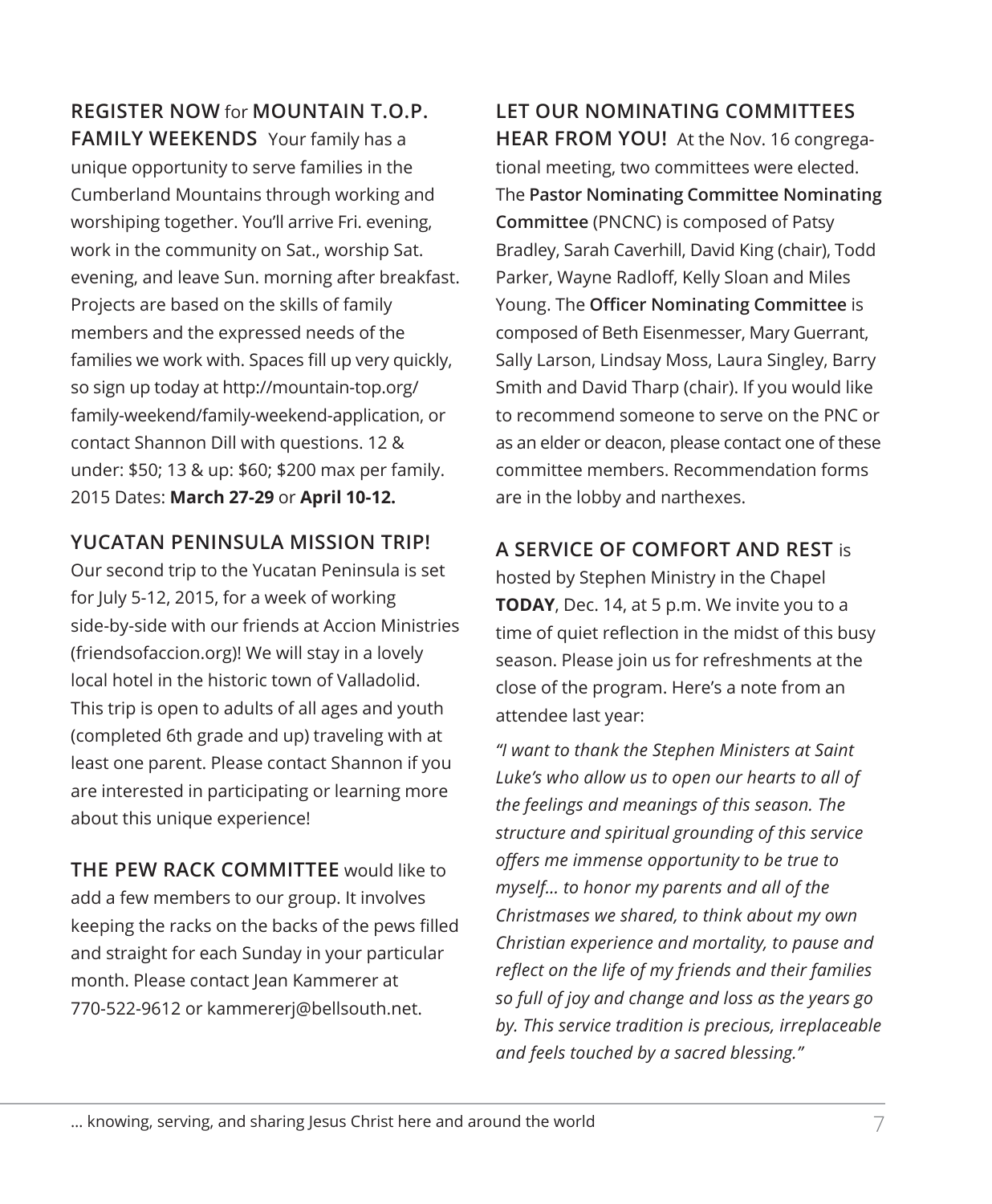

**Children's Ministries** (SPLASH!) Catherine Anne Thomas: cathomas@slpres.org / 770.393.1424 ext. 228

**CHRISTMAS EVE FAMILY WORSHIP SERVICE REHEARSAL** The only rehearsal the 5:00 Christmas Eve service is **TODAY** at noon.



#### **Music Ministry**

Clair Maxwell: clairmaxwell@slpres.org / 770.393.1424 ext. 227

**GIVE THE GIFT OF MUSIC** Consider donating one or more copies of the new Presbyterian hymnal, *Glory to God,* in honor or memory of loved ones as a unique and meaningful Christmas gift. The cost is \$20 per hymnal, and it is an enduring way to contribute to the worship and musical life of this congregation for years to come. Contact Liz Catlett or Clair Maxwell in the church office to make your contributions, and plan to be a part of the hymnal dedication and celebration on Sun., Feb. 8, 2015 at 4 pm.

**FRIENDS OF MUSIC** We gratefully appreciate your financial support of the Celebrate the Arts concert series at any level. If you would like to make a contribution and become a Friends of Music patron, please contact Clair for more information or donate online at slpres.org.



#### **Adult Ministry**

Shannon Dill: shannondill@slpres.org / 770.393.1424 ext. 229

#### **ADULT SUNDAY SCHOOL CLASSES** meet

most Sundays from 9:30-10:30 a.m.

| The Story of the Bible     | Rm 145       |
|----------------------------|--------------|
| FINCH (Families in Christ) | Rm 203       |
| Seasons of the Spirit      | Rm 231 & 233 |
| <b>Faith Foundations</b>   | Rm 232       |
| Soul Food                  | Rm 234 & 236 |

**DISCIPLE IV CLASS** Tues. from 7-9 p.m. in the Session room. (No class Dec. 23 & Dec. 30).

**FRIDAY MORNING MEN'S BIBLE STUDY**  Fellowship and Bible study every Fri. from 6:40-8 a.m. in the Parlor with Dan Joyce.

Saint Luke's office hours are Mon.-Fri., 8:30 a.m. - 4:30 p.m.: **770.393.1424 PRAYER GUIDE** questions or requests should be directed to Sally Hawkins; **CHURCH CALENDAR** requests should be directed to Bonnie Farrar (ext. 225).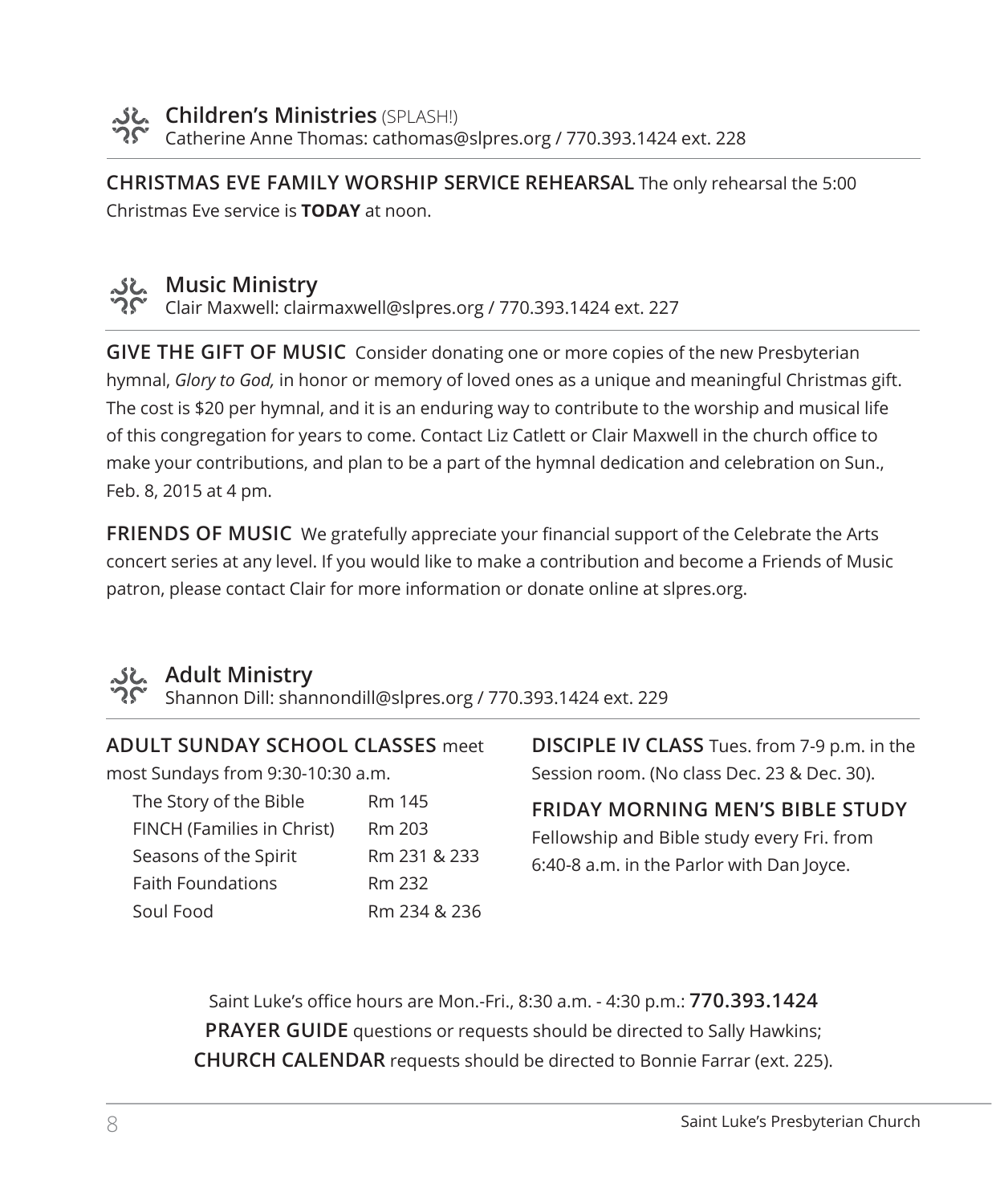### **Youth Connection**

Phil Brown: philbrown@slpres.org / 770.393.1424 ext. 238

#### **DEC. 14 Youth Christmas Parties**

 Middle School: Hosted by the Mangum family from 2:00-3:30 p.m. Bring a wrapped present (\$5 max) for a white elephant gift exchange. The Mangum's address is 5550 Bend Creek Rd., Dunwoody, 30338.

High School: Hosted by the Vail family from 4:00-5:30 p.m. Bring a wrapped present (\$5 max) for a white elephant gift exchange. The Vail's address is 4854 Summerford Dr., Dunwoody, 30338.

**Summer Trip Reminder:** Honduras deadline for deposit is Dec. 15th.

Contact Phil with questions.

#### **DEC. 16, 5:30-7:30 p.m. Live Nativity**

 Come serve hot chocolate to the hundreds of people from the community who come see all the live animals and hear the Christmas story.

#### **DEC. 21, 1:30-3:30 p.m. Youth Childcare Afternoon**

 The youth are hosting a childcare afternoon for parents who have some lastminute Christmas things to get ready. Come ready to play with kids for a couple hours. Donations will be accepted for Tartan Trot.

**SERVING THE HOMELESS** We have two opportunities each month to serve the homeless in our community. This is a great way for families, clubs and small groups to get involved. Please sign up on the lobby bulletin board or call Al Bridges at 770.394.6581.

- **> JOURNEY NIGHT SHELTER** Provide dinner for approx. 26 homeless men on the fourth Sunday each month.
- **> INTERFAITH OUTREACH HOME (IOH)** provide and deliver meals on the third Thursday of each month *(reimbursable)*.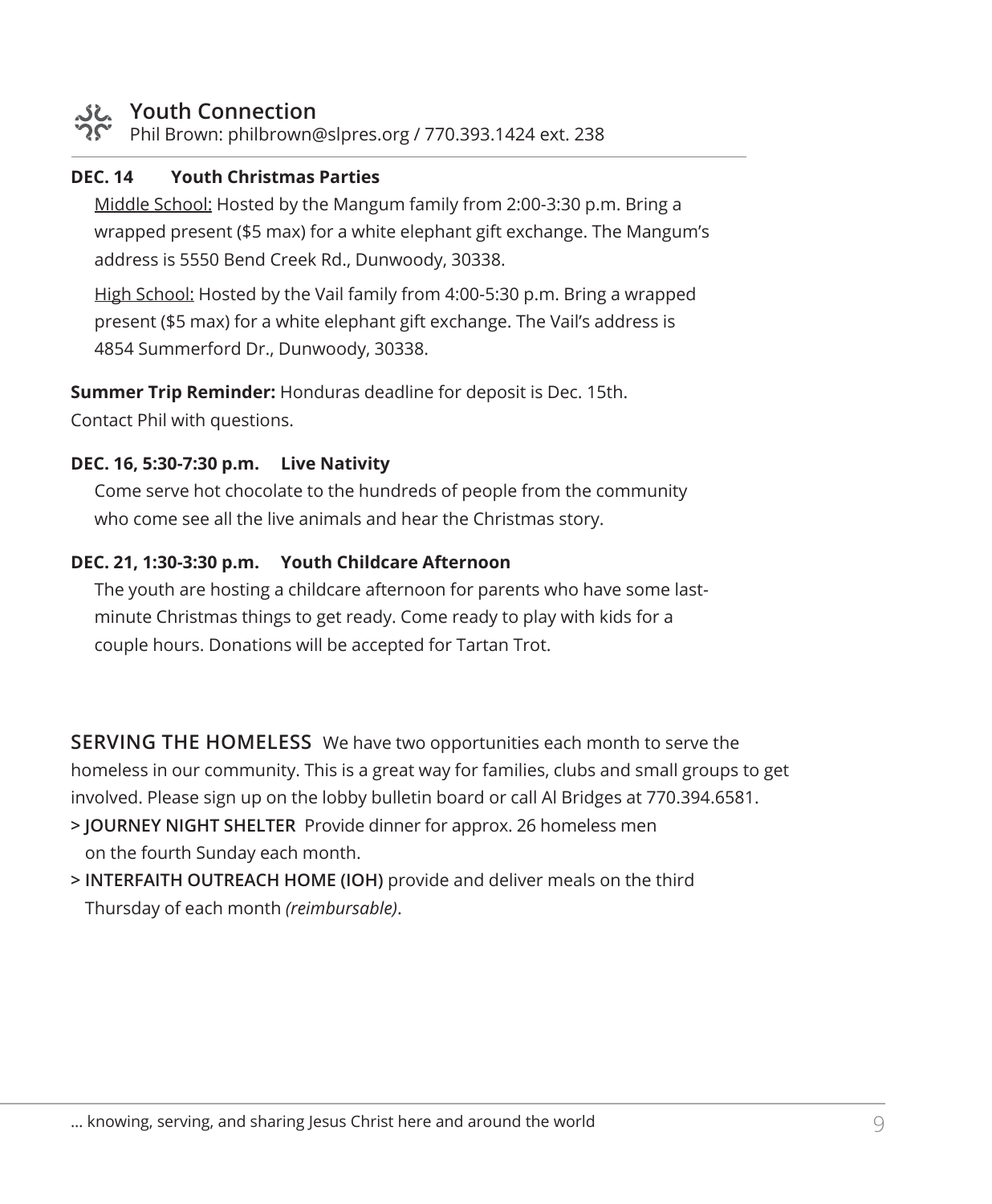**SAINT LUKE'S ICONIC WINDOW** You can have a miniature of our stained glass window for yourself or as a gift. Look for the kiosk in the lobby, pick up a window, then drop a check for \$60 in the offering plate and mark it "window." ALL the money received goes to our Outreach Fund. A limited number of these windows were

**CHECK IT OUT** Saint Luke's library has books for Christmas and Advent on display on the large center windowsill in the library. We have everything from children's boards books to Bible studies.

made; don't miss out!

**STAY & PLAY ON FRIDAYS** Our very own Saint Luke's Little Saints offers a program called "Stay & Play" for preschoolers on Fri. mornings, 9:15 a.m.–12:15 p.m. Church members: pick up a copy of your *Child Authorization Form* for Children's Ministries (available in the CE office) for quick registration. Contact Carol Perry, 770.393.1424, ext. 240.

**HELPING HANDS** This ministry matches short term needs (like setting up a computer, driving a member to an appointment, helping change light bulbs) with available resources (your time and talents). If you can help, contact Rebecca Strickland: rebstrick@gmail.com, 404.664.5392. If you need a Helping Hand, contact your Deacon.

**ON A MISSION FOR MITTENS** Again this year, PW is collecting mittens for children and adults to be given to the shelters where the sandwich project sandwiches will be distributed. There is a box in the lobby for your donations.

**FAITH & FILM** meets the 3rd Friday of each month in room 207. It's an informal opportunity to watch great movies and explore your faith through the lens of today's film culture; bring a friend! Potluck dinner at 7 p.m.; the movie starts at 7:45 p.m. Please RSVP to Cindy or Josh Nunez at breakingbread14@gmail.com or 678.230.1236. Dec.  $19, \ldots, \ldots$  The Christmas Choir NR/2008

**BE A TARTAN TROT SPONSOR!** We need your help to put on a successful race. All race proceeds go directly to Youth Mission and Saint Luke's Outreach. Pledge cards are available in the lobby and on the website (tartantrot.com).

**PRAYER MINISTRY TEAM** Join us in intercessory prayer (praying on behalf of others). Contact Paula Barbin: barbin@fulton. K12.ga.us, 678.297.9877.

**BUY SOME, SHARE ONE** Support local food pantries by buying an extra item every time you go to the grocery store! Donations are collected in the main lobby. Donations go to the Interfaith Outreach Home (IOH) and Community Assistance Center (CAC).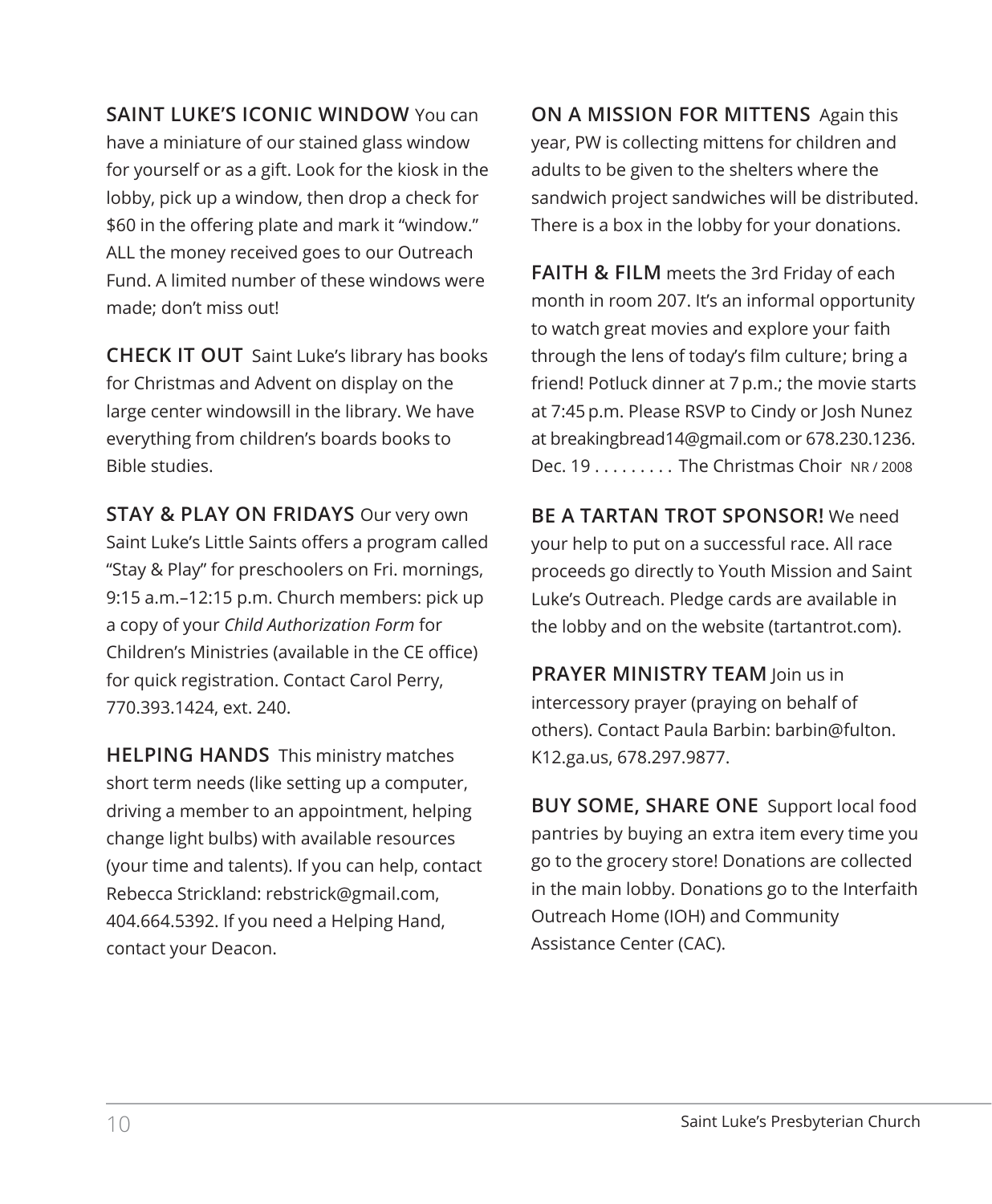### **Today is the last day for:**

**POINSETTIAS** Your purchase makes our church beautiful for the Christmas Eve services! Your donation of \$15 per plant may be in honor or remembrance of a loved one; their names will be published in the bulletin on Dec. 21. Envelopes are in the pew boxes. Write "poinsettias" on the memo line of your check. You may take poinsettias home after worship on Jan. 4. Contact: Jan Slater, 770.391.0489 or Nancy Self, 404.237.6551.

#### **THORNWELL CHRISTMAS OFFERING**

Saint Luke's Presbyterian Women has supported *Thornwell Home for Children* for over 30 years with a special Christmas Offering. Join our tradition of making a Thornwell donation in lieu of sending Christmas cards to your Saint Luke's Family! Place your contribution in the offering plate or use the envelopes provided in the lobby. *MAKE CHECKS PAYABLE TO PRESBYTERIAN WOMEN.*

## Mark your calendar:

#### **DECEMBER**

| 14 | Lessons & Carols: special music at<br>8:30 and 11 a.m. services      |
|----|----------------------------------------------------------------------|
|    | <b>Thornwell Children's Home:</b><br>Last day for Christmas offering |
|    | Last day for <b>Poinsettias</b>                                      |
|    | Rehearsal for cast of Christmas Eve<br>Family Service, Noon          |
|    | Service of Comfort & Rest, 5 p.m.                                    |

- $16$  Live Nativity, 6-7:30 p.m.
- $24$  Chrismas Eve Services: 5:00, 7:30 & 11:00 p.m.

#### *ADVENT COMFORT AND JOY*

**FOR KIDS:** wreath/calendars and devotional guides are available in the main lobby. **FOR ADULTS:** Devotional guides are available in the main lobby; a donation of \$2 to offset the cost of the books is appreciated. You can also access the "Comfort and Joy" devotional by using the links below:

for Nook®: http://goo.gl/OWzzO8 for Kindle®: http://goo.gl/AYs4Tc